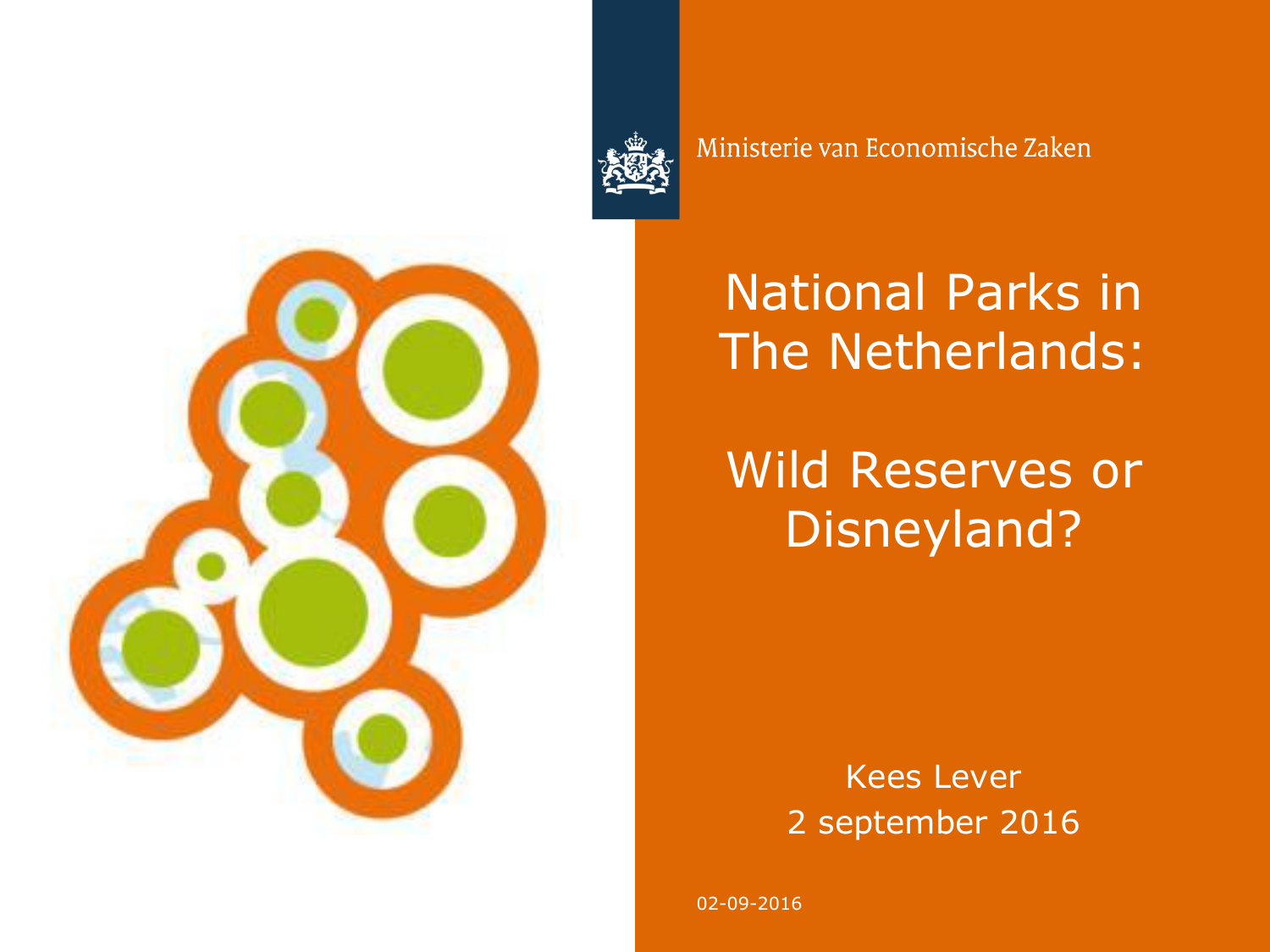

## What is the situation?

- 20 (relatively small) National Parks in The Netherlands: unknown to the Dutch and to foreign visitors.
- Small country: do we have space for (so many) Nationale Parks?

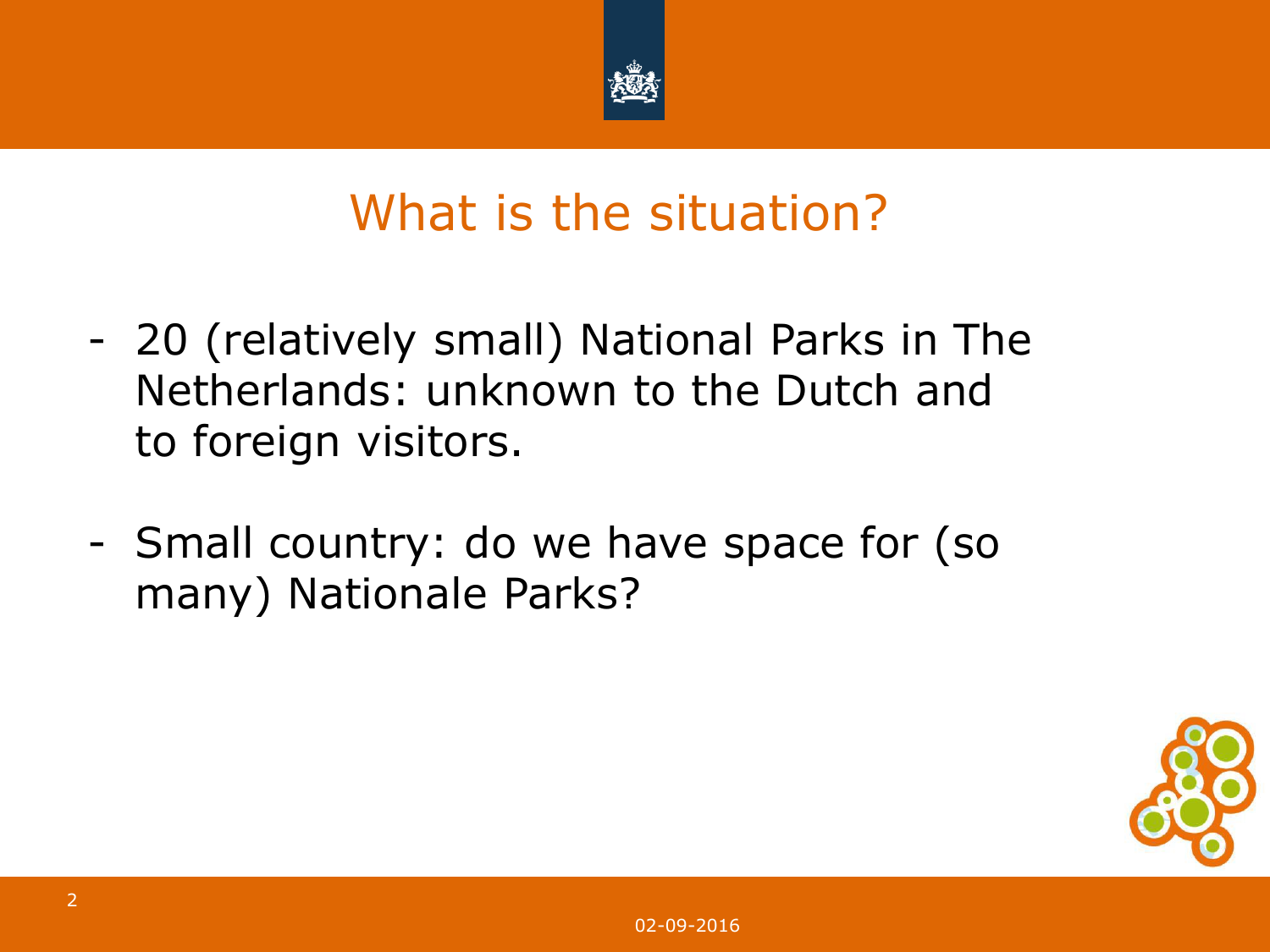

### Political mission

- Develop and implement a stronger brand for National Parks in The Netherlands
	- -> 3-year program 'Worldclass National Parks'
	- -> in co-creation with 13 shareholders

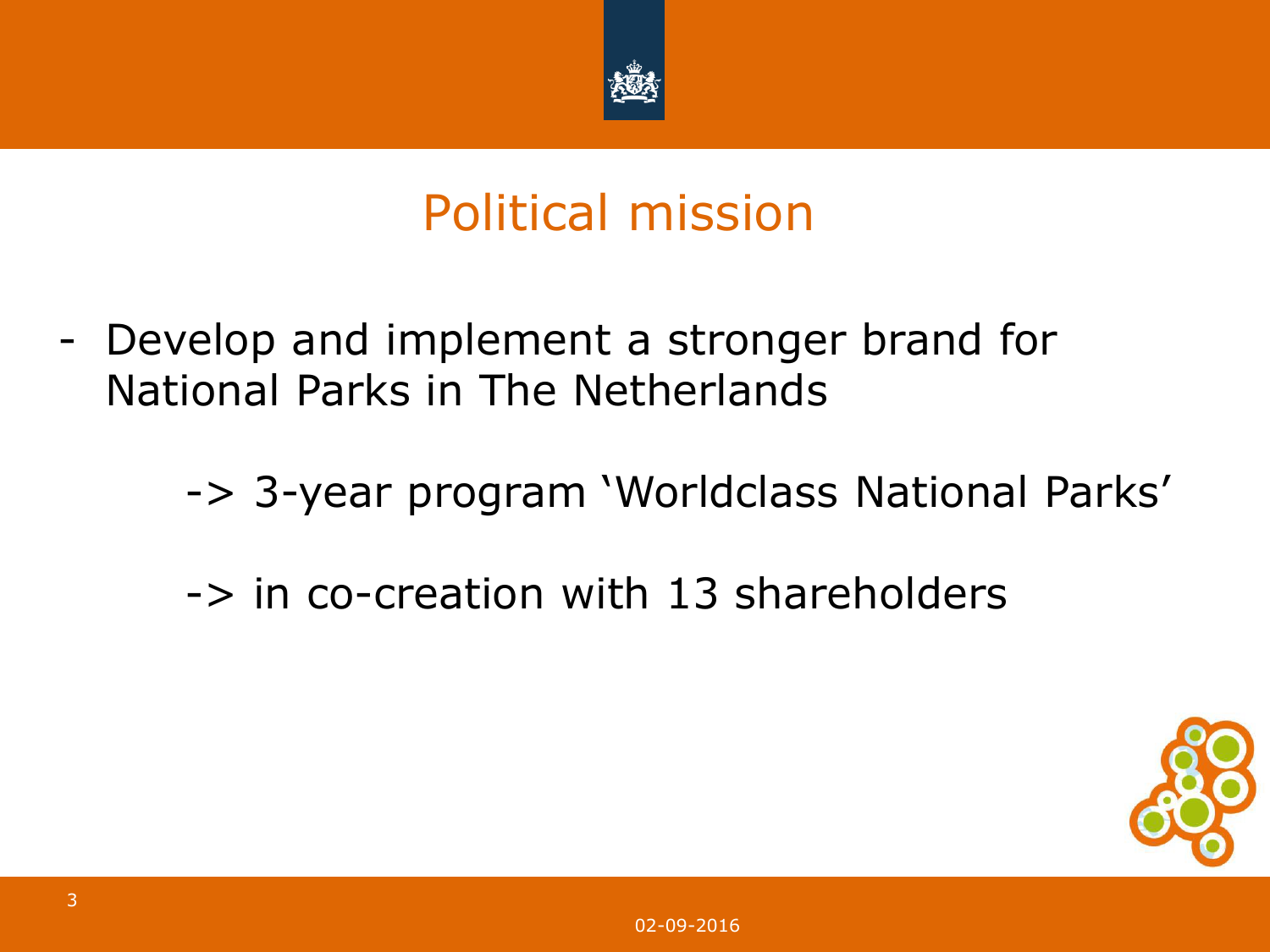

### Ambitions and strategic goals

- To develop a stronger brand and corresponding standard for National Parks
	- Based on unique (natural) values and the story of the area
	- With good facilities and experience opportunities (to attract more visitors)
	- Better socio-economic and socio-cultural development of the region
	- Effective governance

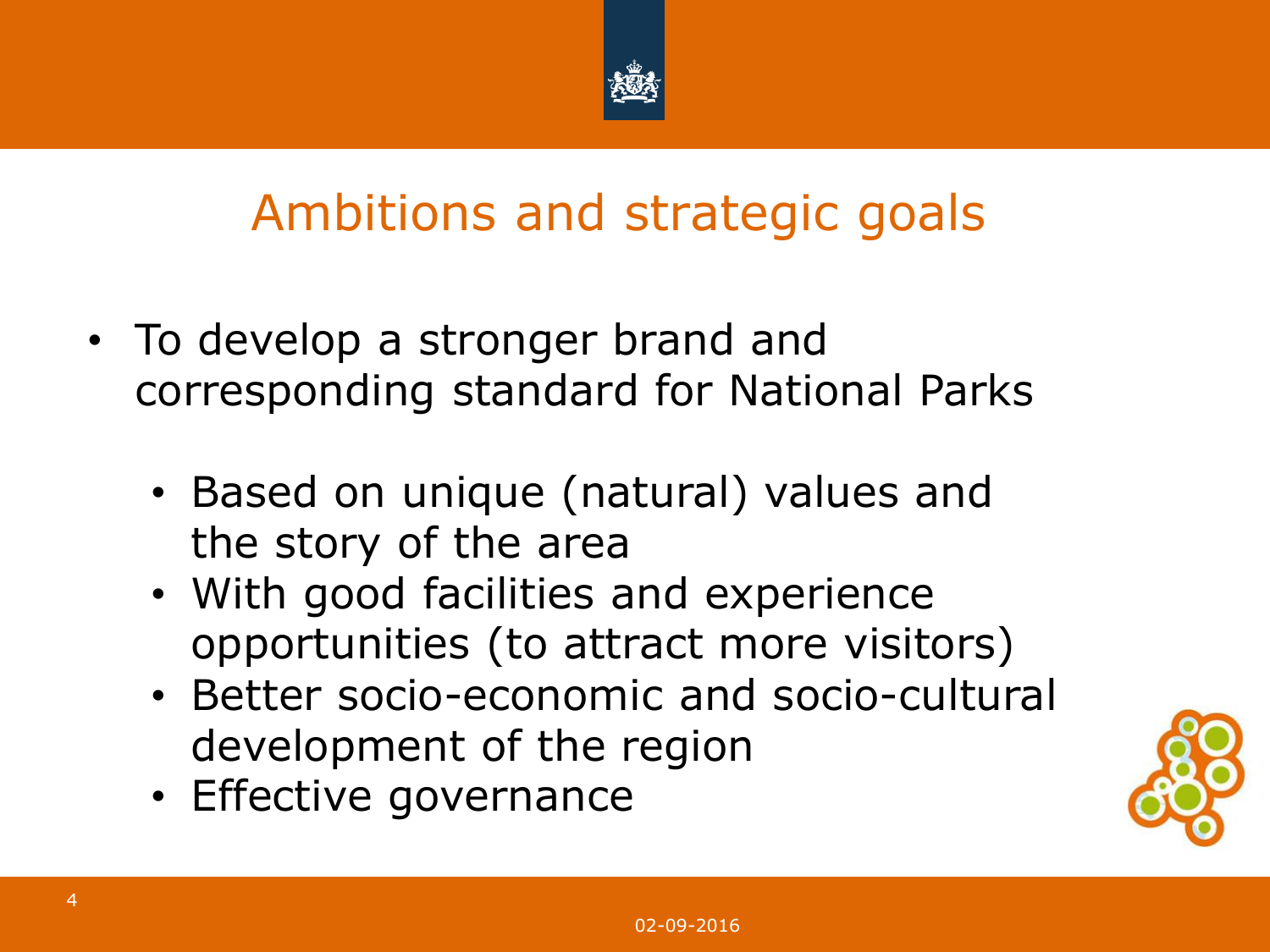

### Transition task



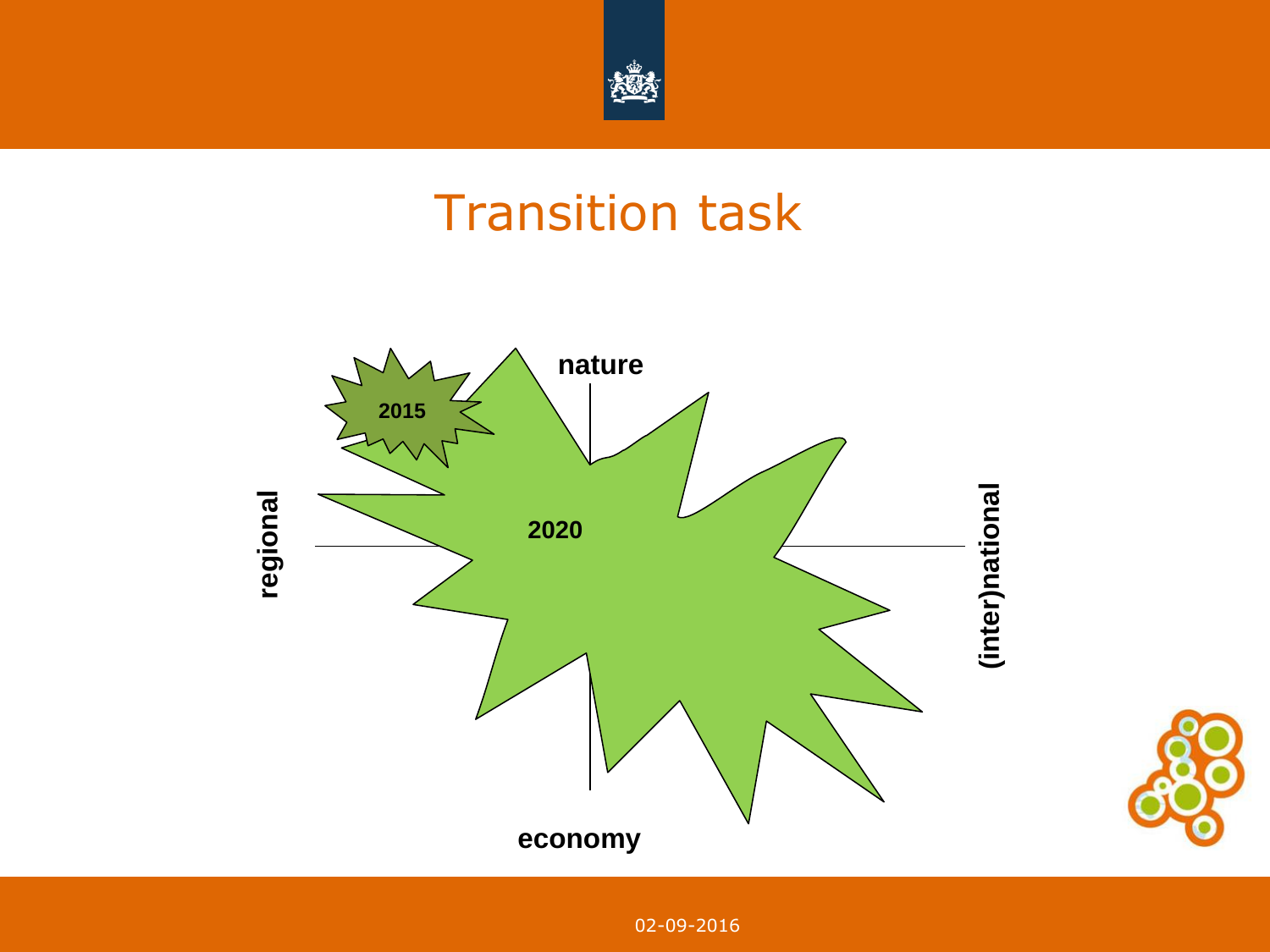

# Target image

- World class National Parks are
- national icons
- with nature of (inter)national allure
- and (inter)national attraction



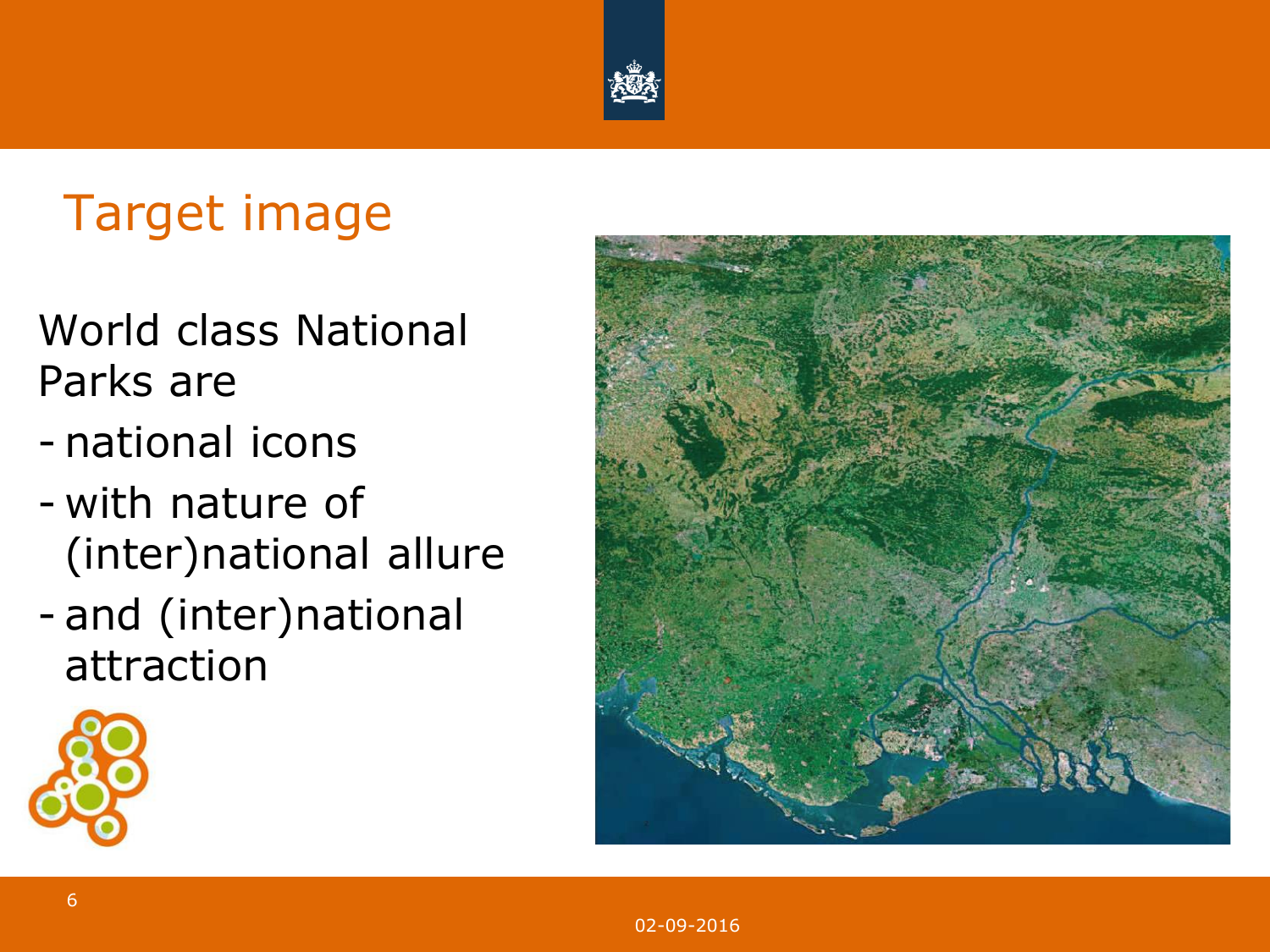

### Where do (potential) foreign visitors come from?

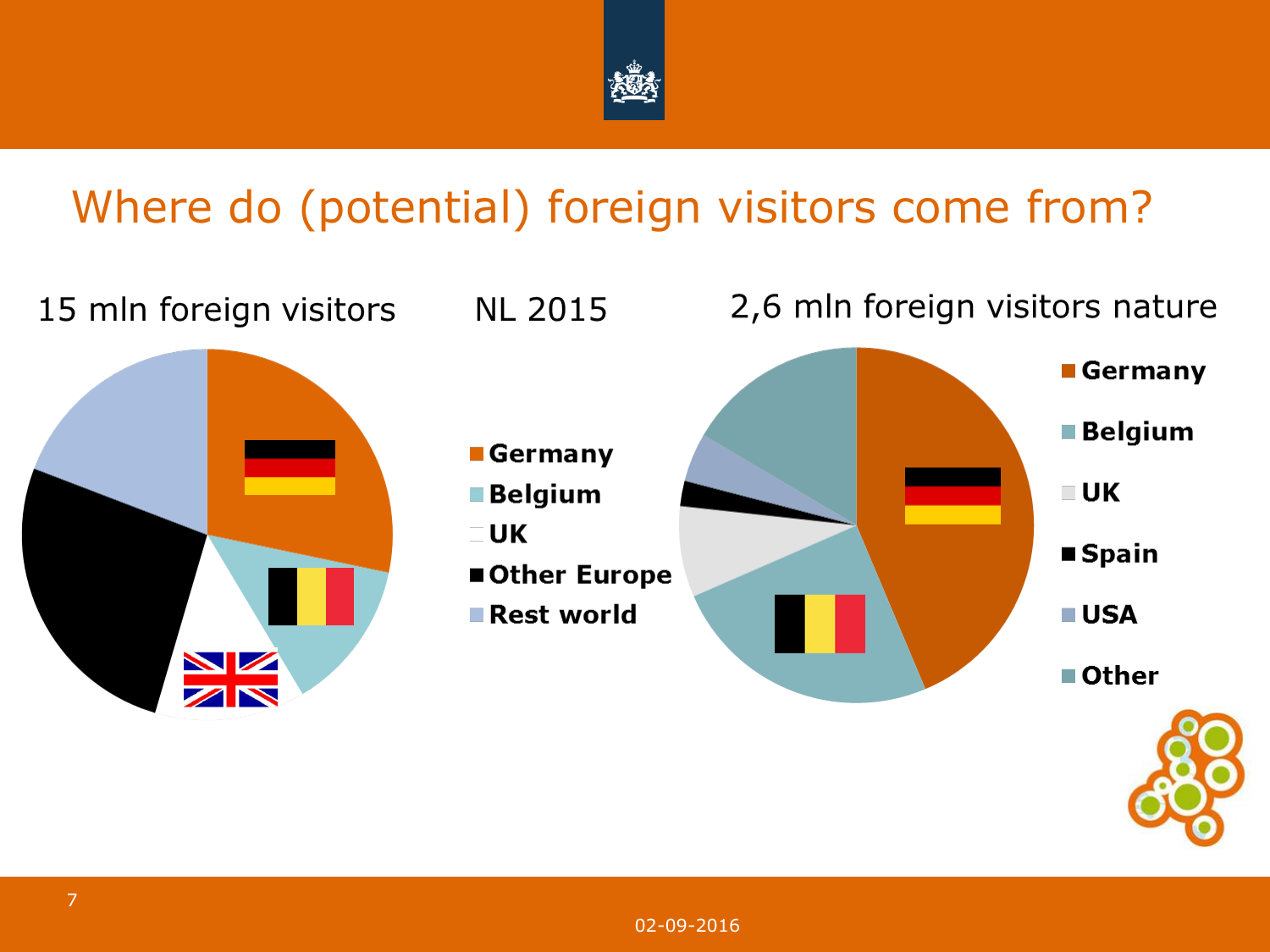

### What do visitors expect of NL National Parks?

- NL: diversity, variation & versatility, woodlands
- Germany: beach, dunes, water, flat landscapes, biking,
- Belgium: arranged nature/landscape, biking, coast
- UK: battle against water, polders, dikes, biking, urban landscaps/canals
- USA: Amsterdam, tulips, windmills, polders, dikes
- China: flowers, tulips, windmills, cows, Giethoorn

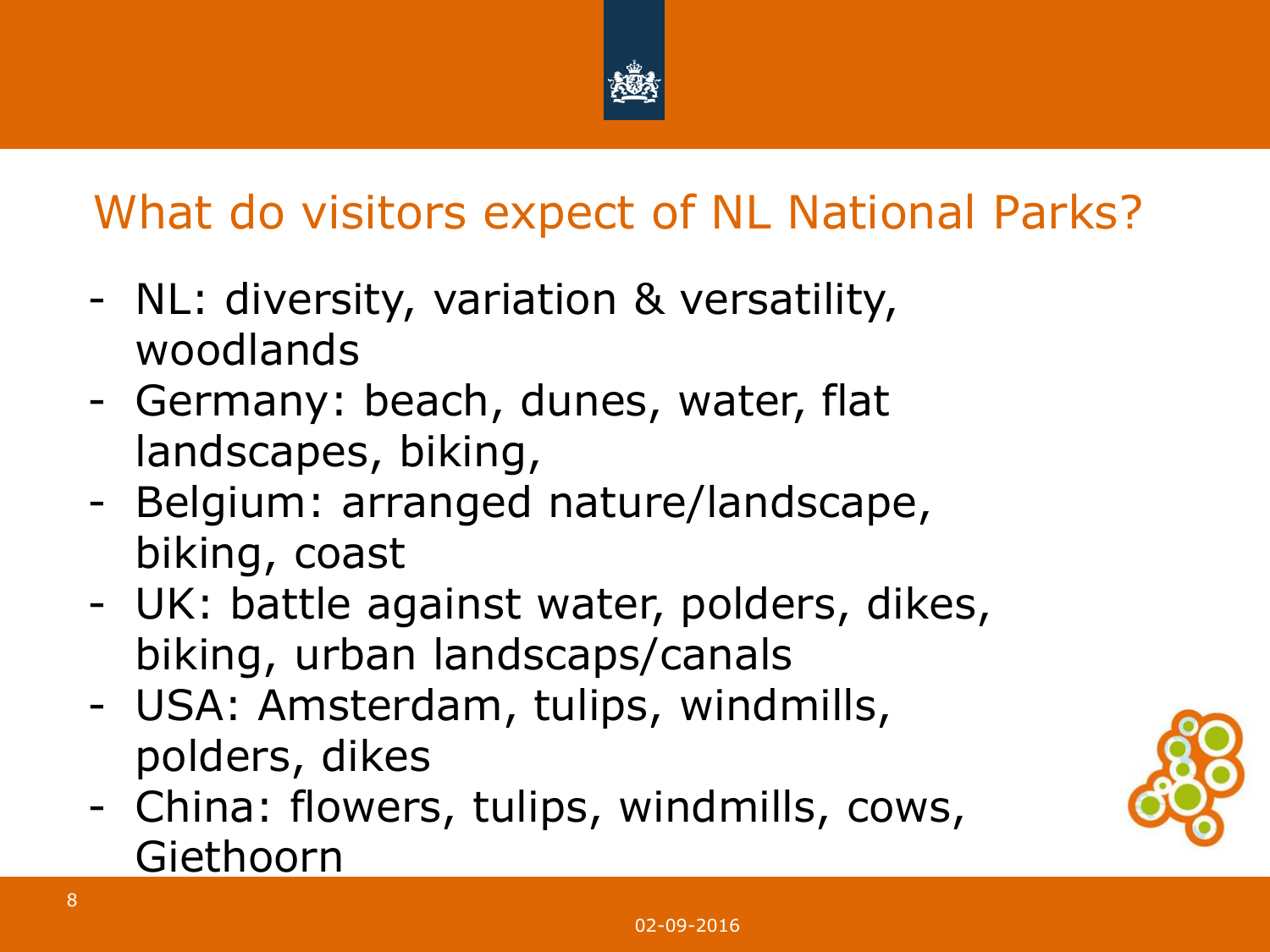

# The ideal National Park in 2025 (according to visitors)

- **Experience of nature**; rough, not too 'laid out'
- Variation (nature and landscapes), wild animals, sheeps and cows
- For foreigners: typical Dutch elements (windmills, farms, flowers, polders and dikes, dunes, beach and sea)
- Variation of activities and (special) accommodations
- Visitor centre, (digital) information, rangers, trails, shop, restaurant, rent bikes/Segways
- Sustainable!

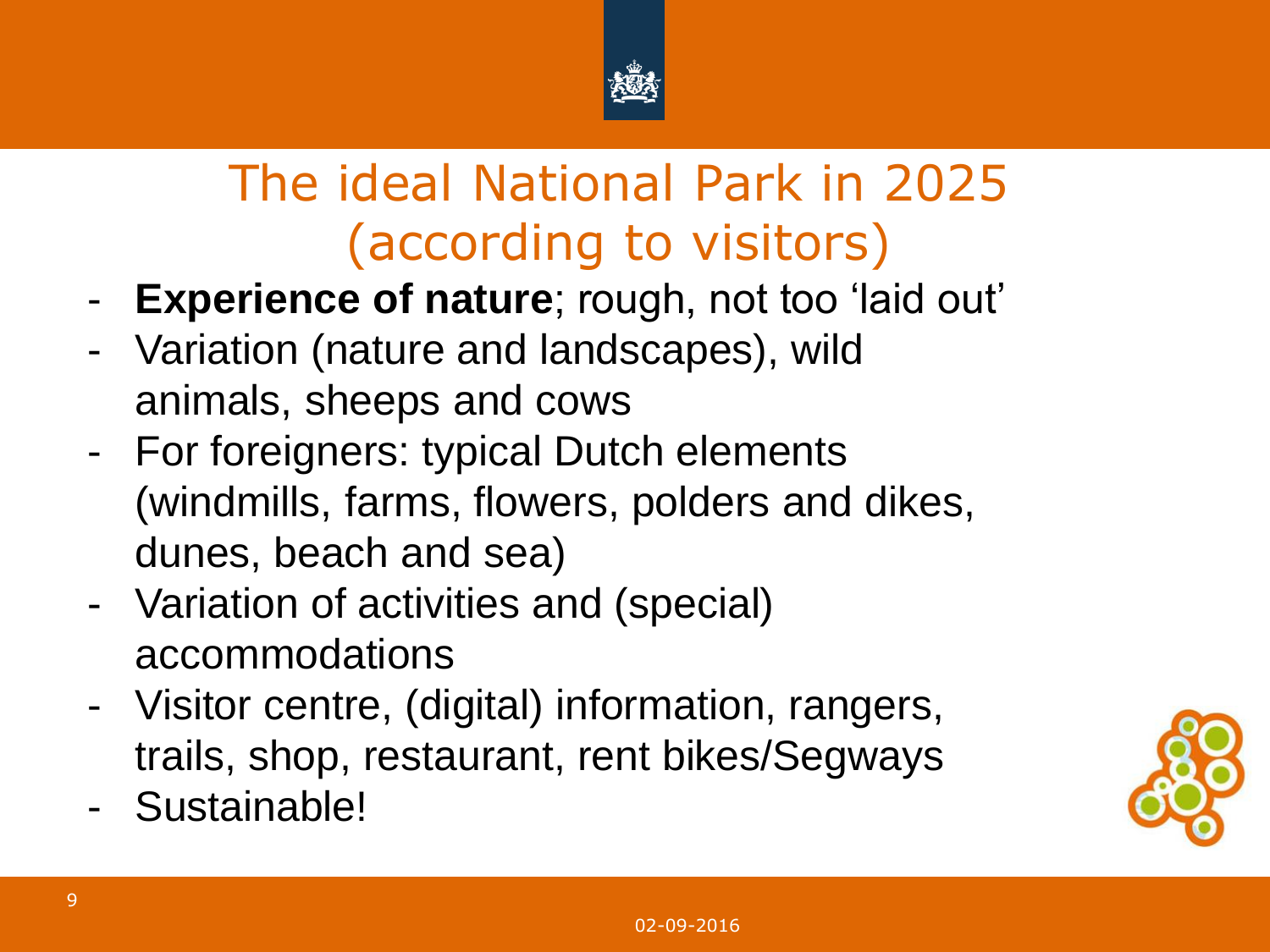

# Role for (landscape) architects? (1)



Architecten van Nederland, blijf alsjeblieft met je fikken van onze [#](https://twitter.com/hashtag/nationaleparken?src=hash)**[nationaleparken](https://twitter.com/hashtag/nationaleparken?src=hash)** af. "Allure" is er al: [#](https://twitter.com/hashtag/natuur?src=hash)**[natuur](https://twitter.com/hashtag/natuur?src=hash)**!

(Architects of The Netherlands: please get your hands off of our Nationale Parks. "Allure" is already there!)

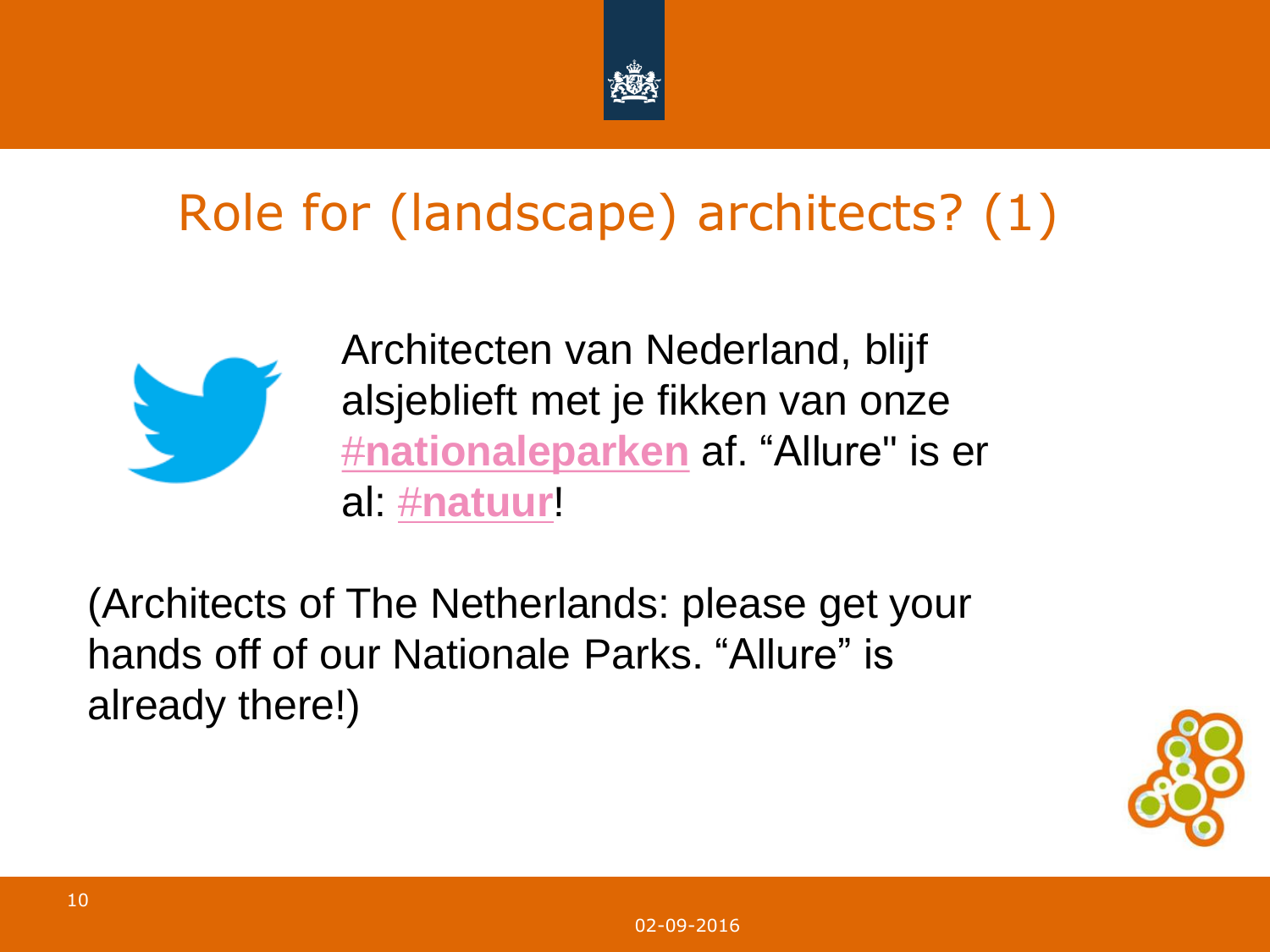

## Role for (landscape) architects? (2)

#### Landscape vision and structure

Drentsche Aa

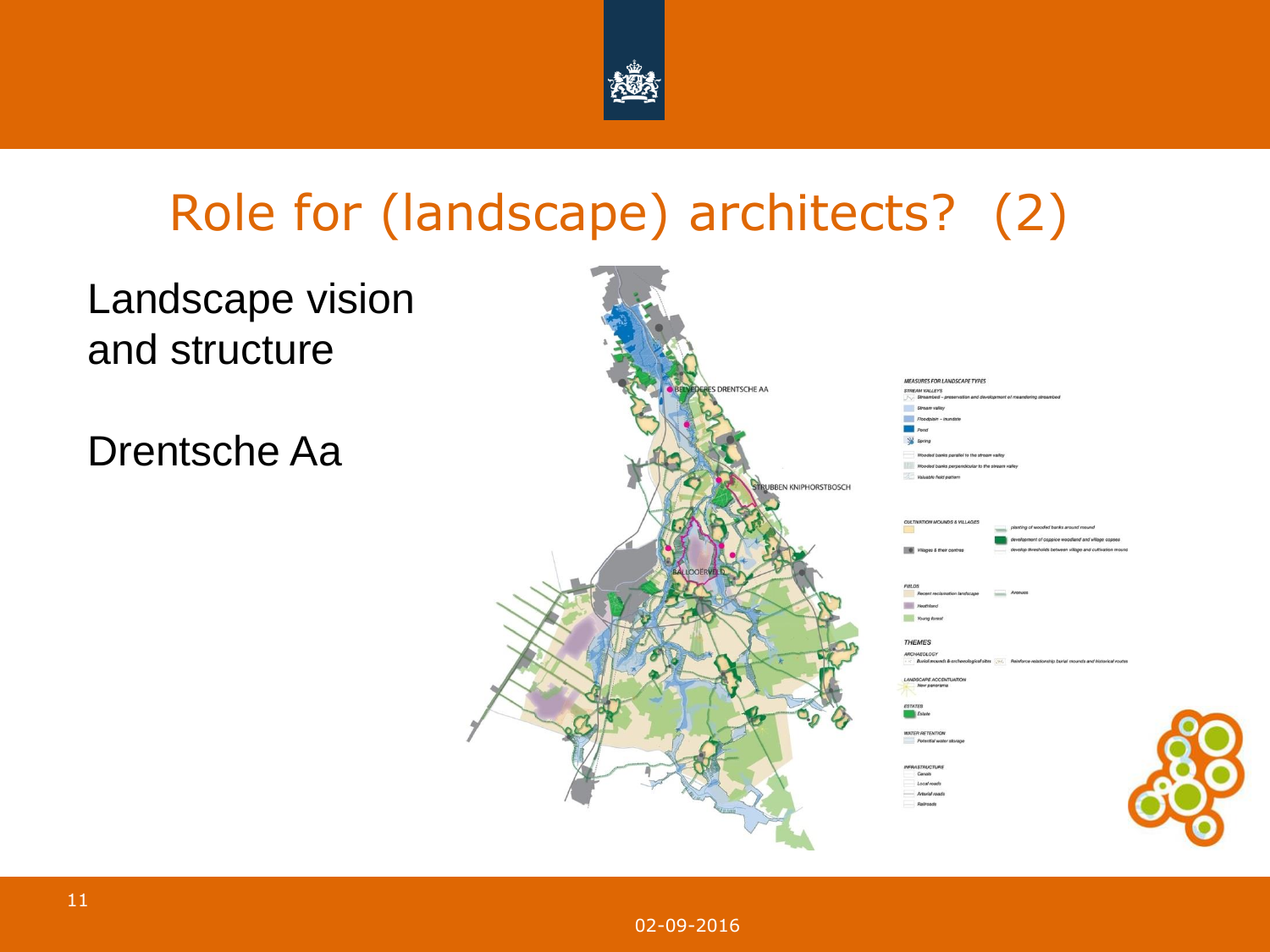

# Role for (landscape) architects? (3)

#### Regional concept-development

#### Gateways Hoge Kempen Belgium





02-09-2016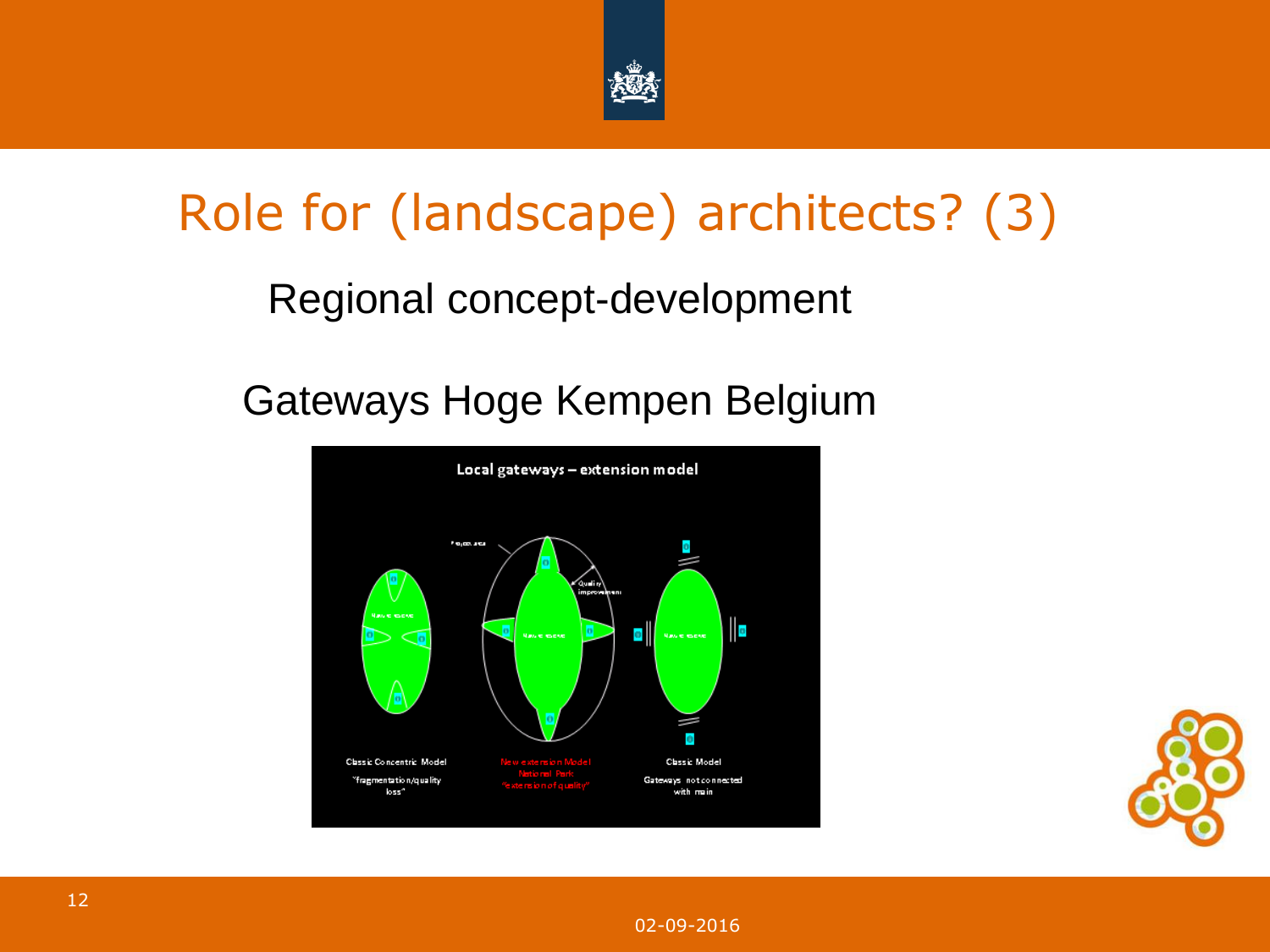

# Role for (landscape) architects? (4)

#### Design: genius loci

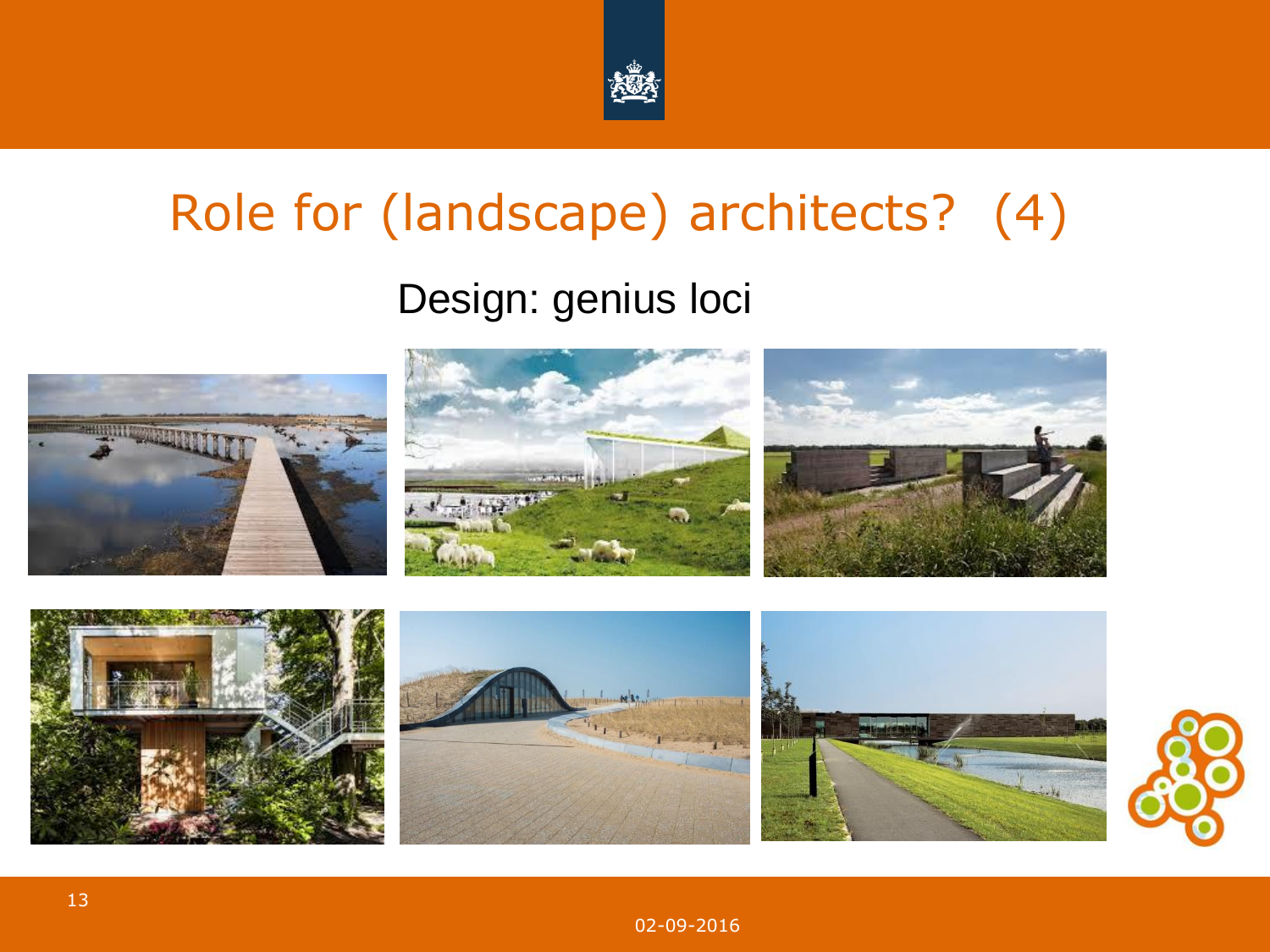

## How to cope with the transition task?

- 15 september: Call for bidbooks
- 10 october: Judging by a jury
- 31 october: Election by the Dutch public of the 3 'most beautiful natural area's of The Netherlands'
- 2016-2018: Implementation of (winning) plans and sharing of knowledge